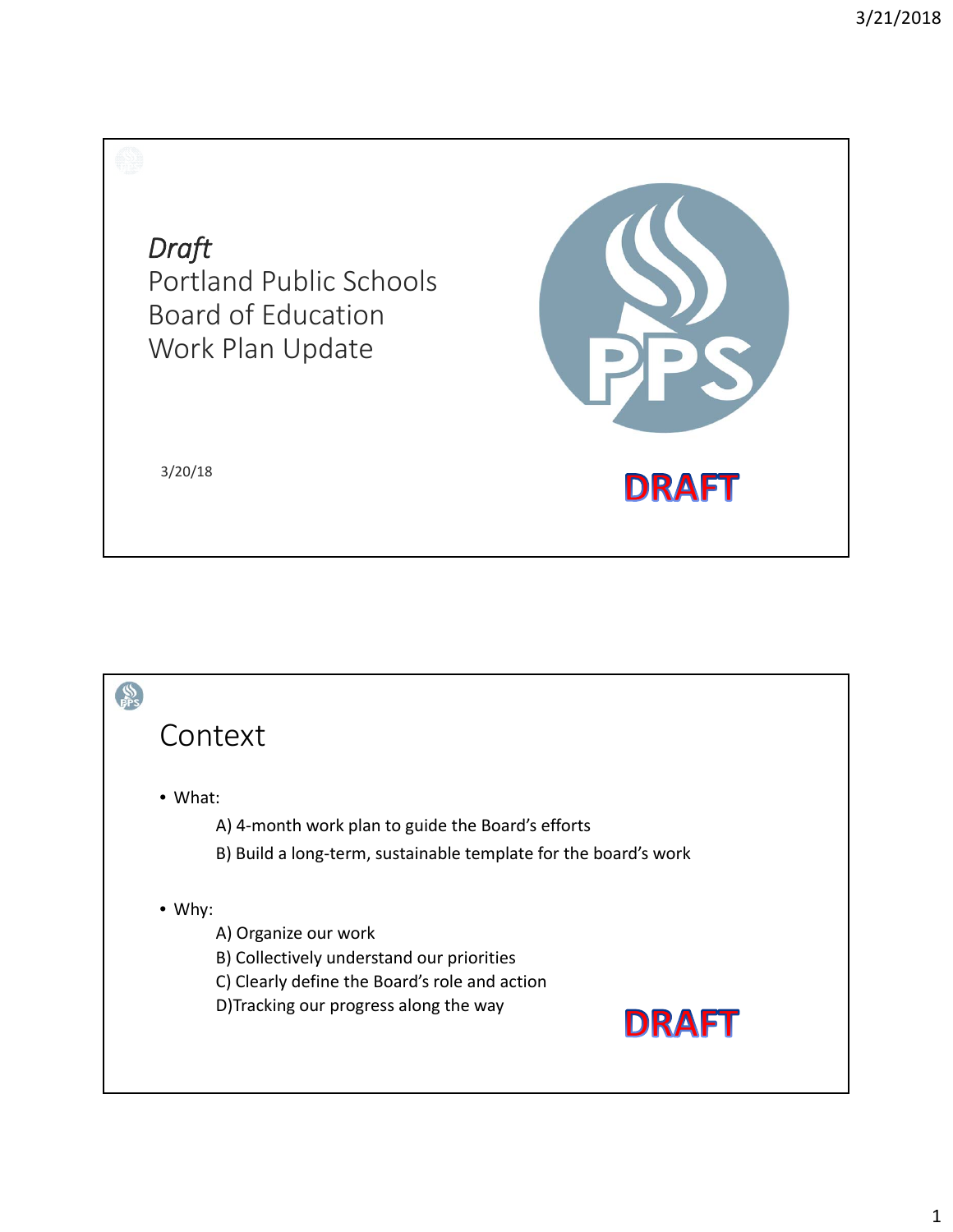

## $\frac{1}{100}$ Strategic Imperatives 1. District Staff Leadership: Hire, manage, evaluate Superintendent 2. School Board Leadership: student focused, accountable, transparent, effective and professional operations 3. Strategic Plan Development 4. Support Student Success: ensure students are ready for college, career and life 5. Healthy, Safe, Modern and Accessible Schools 6. Align Resources to Support PPS Schools and Students; Financial and Performance Accountability 7. Support PPS workforce talent planning, compensation, supports and accountability 8. Operational Excellence Strategic Foundations 1. Strengthen School & Community Relationships 2. Effective work plans for board and board committees **DRAFT** 3. Operating protocols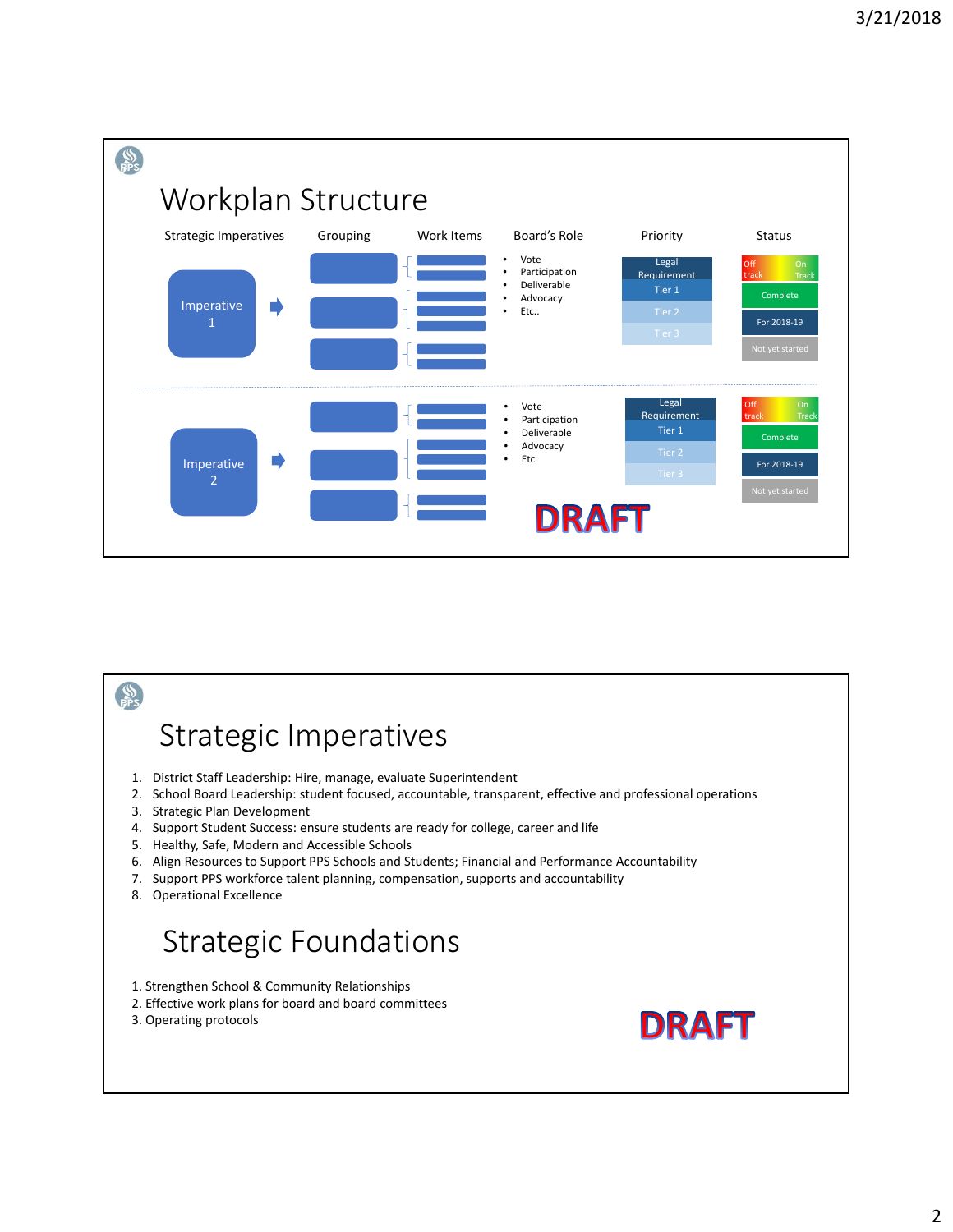

|                              | STRATEGIC IMPERATIVE: District Staff Leadership -- Hire, Manage, Evaluate Superintendent |              |                 |                       |
|------------------------------|------------------------------------------------------------------------------------------|--------------|-----------------|-----------------------|
|                              | <b>Tier 1 &amp; Legally Required Items</b>                                               | Vote<br>Req. | <b>Timeline</b> | <b>Status</b>         |
| Hire the<br>Superintendent   | Hire the Superintendent                                                                  | ✓            | July - Jan      | Complete √            |
|                              | 2017-18: Evaluation instrument created w/goals                                           |              | Mar             | Complete √            |
| Evaluate &                   | Quarterly check-ins and year end evaluation                                              |              | Mar, June       |                       |
| Manage the<br>Superintendent | 2018-19 Evaluation Instrument w/goals setting                                            |              | June            | Not yet launched      |
|                              | Expense Oversight protocols set for Superintendent                                       |              | July-Jan        | Complete $\checkmark$ |
|                              |                                                                                          |              |                 |                       |
|                              |                                                                                          |              |                 | <b>DRAFT</b>          |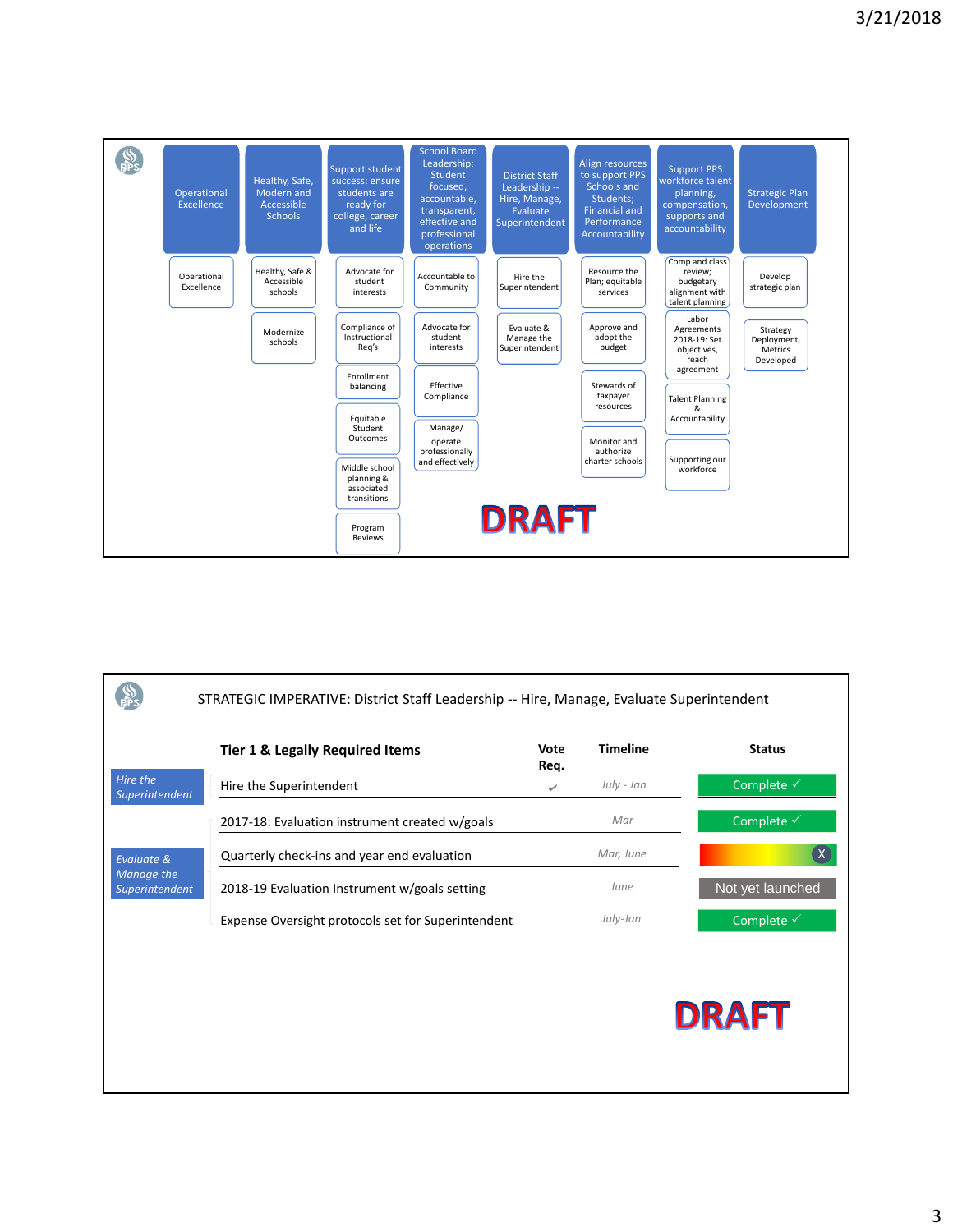

|                                       | STRATEGIC IMPERATIVE: District Staff Leadership -- School Board Leadership: Student focused, accountable,<br>transparent, effective and professional operations          |              |                 |                       |
|---------------------------------------|--------------------------------------------------------------------------------------------------------------------------------------------------------------------------|--------------|-----------------|-----------------------|
|                                       | <b>Tier 1 &amp; Legally Required Items</b>                                                                                                                               | Vote<br>Req. | <b>Timeline</b> | <b>Status</b>         |
| <b>Effective</b><br><b>Compliance</b> | School Board Election Zone Review                                                                                                                                        | ✓            |                 | For 2018-19           |
|                                       | Board Leadership Vote, 2X Annually                                                                                                                                       | ✓            | July            | $\mathsf{x}$          |
|                                       | Board/staff protocols and expectations set                                                                                                                               |              |                 | Complete $\checkmark$ |
| Manage &                              | PD for board members on school board best practices                                                                                                                      |              | Mar, May        | X                     |
| <b>Operate</b><br>Professionally &    | Board to conduct self-evaluation                                                                                                                                         |              | Apr, June       | $\mathsf{X}$          |
| Effectively                           | 100 day plan                                                                                                                                                             |              |                 | Complete $\checkmark$ |
|                                       | Board Leadership planning*                                                                                                                                               |              | Ongoing         |                       |
|                                       | Board workplan development (2017-18 & 2018-19)**                                                                                                                         |              | Feb, Mar        |                       |
|                                       | * Includes Agendas, Meetings, Work Sessions, Implementation & Calendars<br>**Develop remainder of 2017-18 month Board work plan; framework for Board's 2018-19 work plan |              | <b>DRAFT</b>    |                       |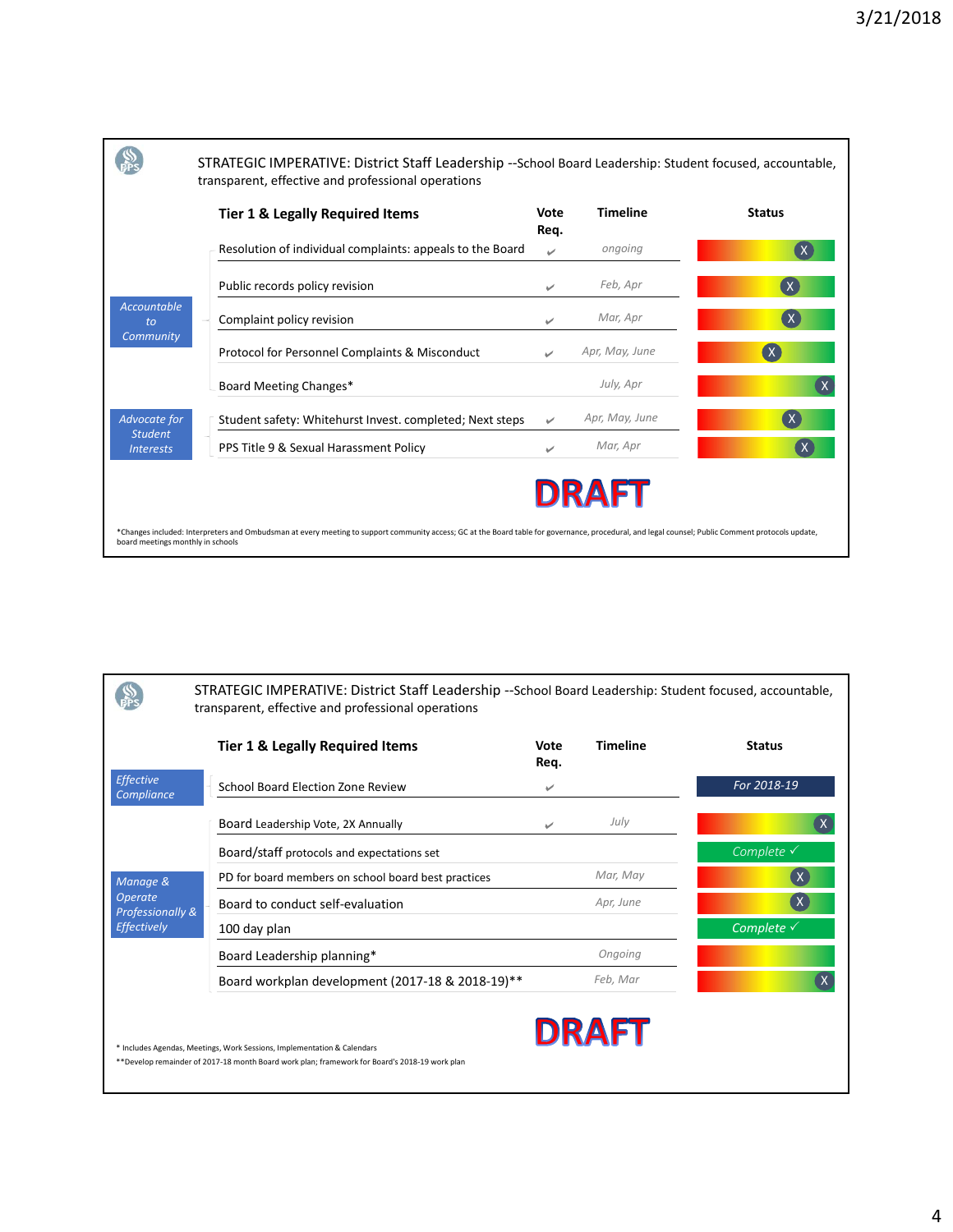|                     | STRATEGIC IMPERATIVE: Strategic Plan Development               |              |                 |               |
|---------------------|----------------------------------------------------------------|--------------|-----------------|---------------|
|                     | <b>Tier 1 &amp; Legally Required Items</b>                     | Vote<br>Req. | <b>Timeline</b> | <b>Status</b> |
| <b>Strategic</b>    | Planning/Preparing/Budgeting for Strategic Plan<br>Development |              | Apr, May        |               |
| Plan<br>Development | Visioning, strategic plan development - Board<br>engagement    | $\checkmark$ | July            | For 2018-19   |
|                     |                                                                |              |                 |               |
|                     |                                                                |              |                 | <b>DRAFT</b>  |

|                                             | STRATEGIC IMPERATIVE: Align resources to support PPS Schools and Students; Financial and Performance<br>Accountability |              |                 |                           |
|---------------------------------------------|------------------------------------------------------------------------------------------------------------------------|--------------|-----------------|---------------------------|
|                                             | <b>Tier 1 &amp; Legally Required Items</b>                                                                             | Vote<br>Reg. | <b>Timeline</b> | <b>Status</b>             |
|                                             | FY 18-19 Budget                                                                                                        | $\checkmark$ | Mar-Jun         | $\overline{(\mathsf{x})}$ |
| Approve &<br>adopt the<br>budget            | MESD Catalogue-- Mar 6 vote on catalogue                                                                               | ✓            | Feb, Mar        | Complete $\checkmark$     |
|                                             | School site budget allocation                                                                                          | ✓            | Feb-Jun         | $\mathsf{X}$              |
| Resource the<br>Plan                        | Legislative redress: local option revenue collection                                                                   |              | Feb, Mar        |                           |
|                                             | High School Transportation Options (TriMet)                                                                            |              | Mar             | (x)                       |
|                                             | Secretary of State audit/Review of Contracts                                                                           |              | Jun. 2018-19    | $\overline{(\mathsf{x})}$ |
|                                             | Approval of CAFR                                                                                                       | بمنا         | July-Jan        | Complete $\checkmark$     |
| <b>Stewards of</b><br>taxpayer<br>resources | Cash Management/Investment Strategy                                                                                    |              | Feb, Mar        |                           |
|                                             | Legal Representation Diversification; Expense Review                                                                   | ✓            | Feb, May, June  | $^{\prime}$ X             |
|                                             |                                                                                                                        |              |                 |                           |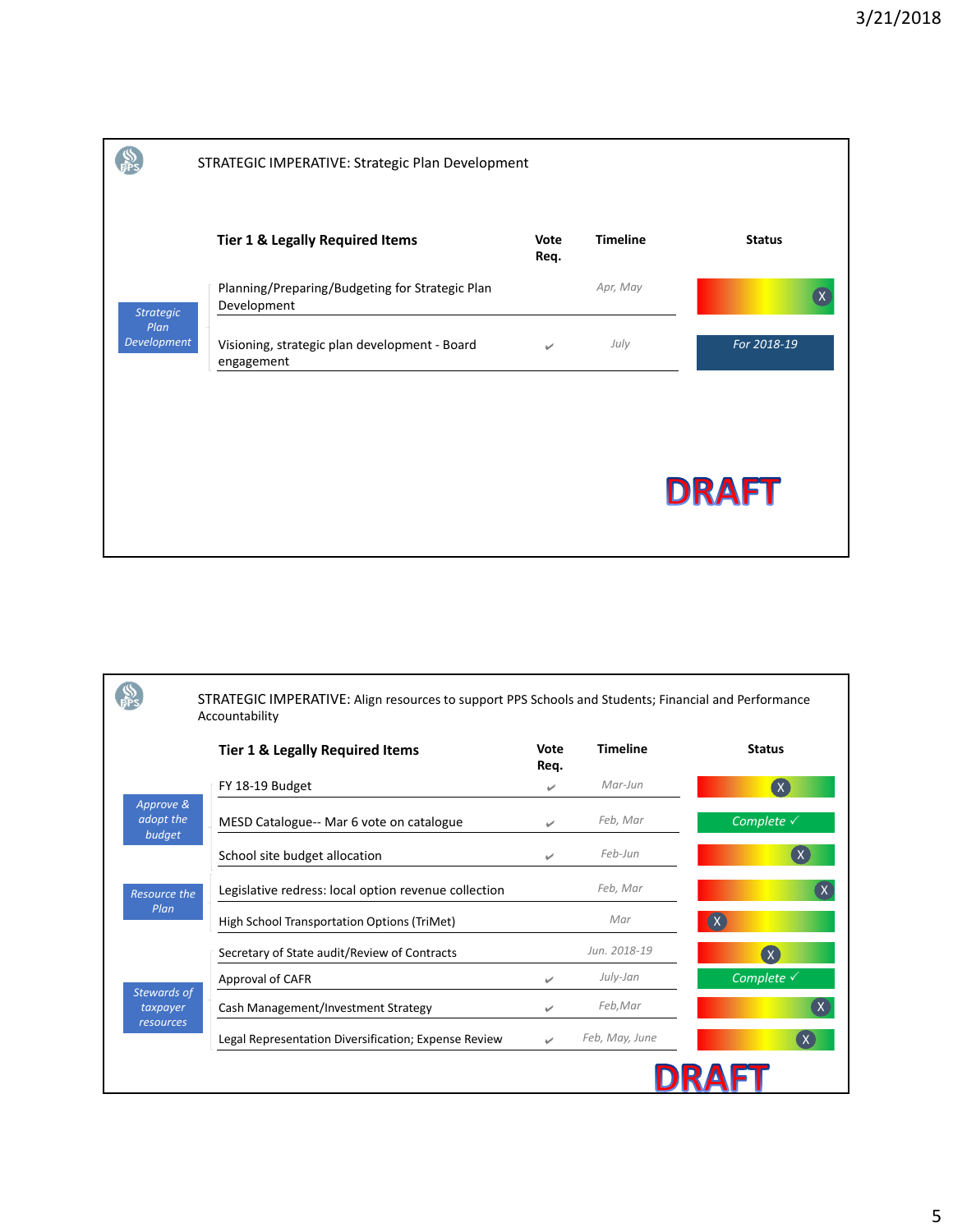|                             | STRATEGIC IMPERATIVE: Support PPS workforce talent planning, compensation, supports and accountability |              |                 |                           |
|-----------------------------|--------------------------------------------------------------------------------------------------------|--------------|-----------------|---------------------------|
|                             | <b>Tier 1 &amp; Legally Required Items</b>                                                             | Vote<br>Reg. | <b>Timeline</b> | <b>Status</b>             |
|                             | PAPSA and Central Office                                                                               | ✓            | Mar, May        |                           |
|                             | Portland Association of Teachers agreement                                                             | ✓            | July-Jan        | Complete $\checkmark$     |
| Labor                       | SEIU agreement                                                                                         | $\checkmark$ | July-Jan        | Complete $\checkmark$     |
| <b>Agreements</b>           | PFSP agreement -- ratification process                                                                 |              | Apr             |                           |
|                             | DCU agreement -- expires 12/31/18                                                                      | $\checkmark$ | July-Jan        | Complete $\checkmark$     |
|                             | ATU agreement                                                                                          | ✓            | Apr/May         | $(\mathsf{X})$            |
|                             | PAT Substitutes agreement                                                                              | $\checkmark$ | Apr/May         | $\mathbf{X}$              |
| <b>Talent</b><br>Planning & | Conflict of Interest/Nepotism policy creation                                                          | ✓            | Apr             | $\overline{(\mathsf{x})}$ |
| <b>Accountability</b>       | Non-extension/non-renewals                                                                             | ✓            | Feb, Mar        |                           |
|                             |                                                                                                        |              | <b>DRAFT</b>    |                           |

|                                         | <b>Tier 1 &amp; Legally Required Items</b>                                   | Vote<br>Reg. | <b>Timeline</b> | <b>Status</b>         |
|-----------------------------------------|------------------------------------------------------------------------------|--------------|-----------------|-----------------------|
|                                         | Create two new middle schools & designate feeder<br>patterns: Tubman and RWH |              | Feb             |                       |
|                                         | Middle school curriculum planning (districtwide)                             |              | July-Jan        | $(\mathsf{X})$        |
|                                         | Ockley Green 2.0 oversight                                                   |              | July-Jan, Feb   | (X)                   |
| Middle School<br>Planning &             | Create RCP ES; designate boundaries                                          |              | July-Jan        | Complete $\checkmark$ |
| <b>Associated</b><br><b>Transitions</b> | Transition ACCESS; full spectrum of supports                                 | ✓            | Mar             | (X)                   |
|                                         | Transition Pioneer; full spectrum of supports                                | ✓            | Mar             | (x)                   |
|                                         | Budget Update: Middle School & School Transitions                            |              | Feb             | $\mathbf{x}$          |
|                                         | K-8 Middle Grades equitable budgeting; school staffing                       | $\checkmark$ | Feb             | $(\mathsf{X})$        |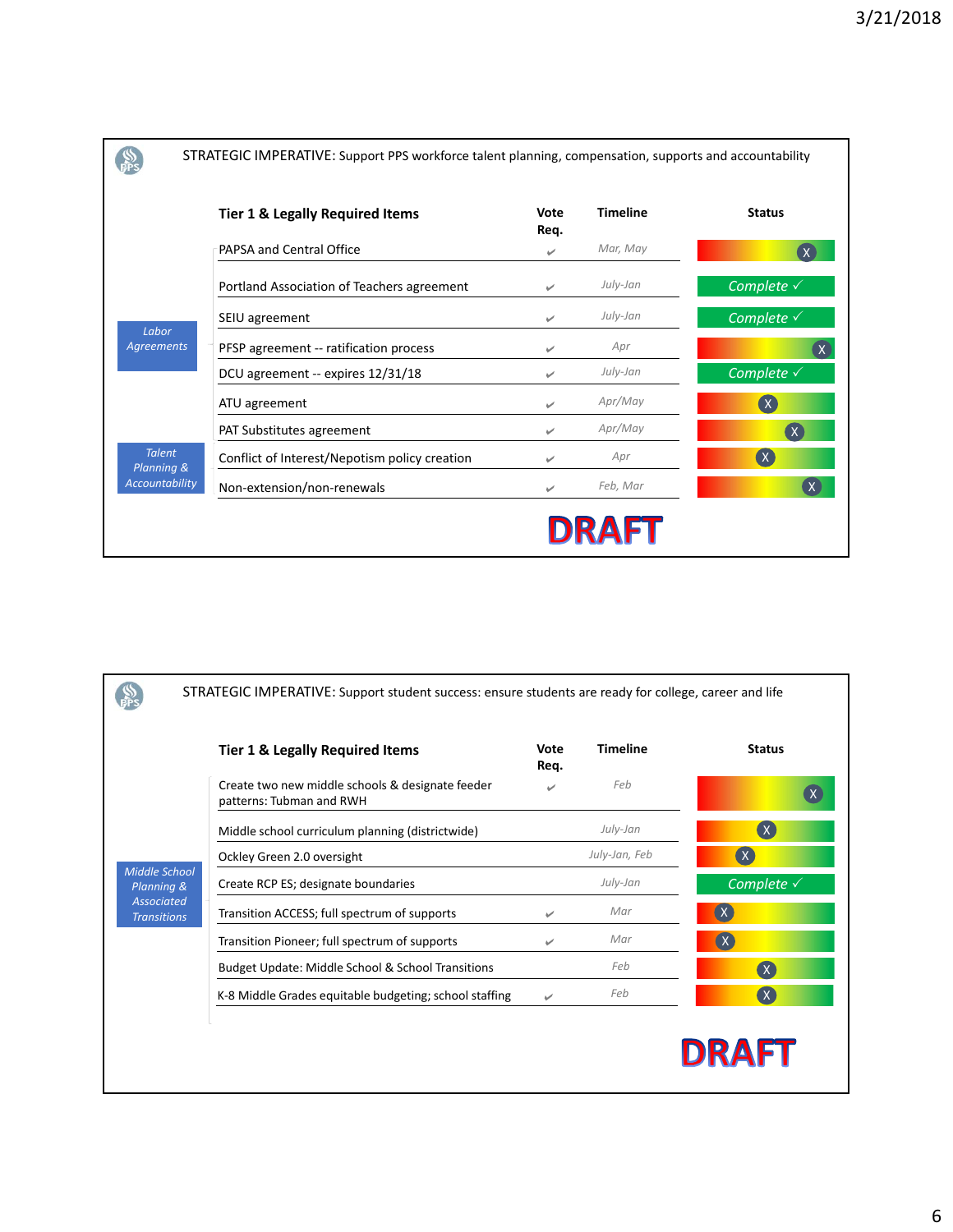|                                             | Tier 1 & Legally Required Items                   | Vote<br>Req. | <b>Timeline</b> | <b>Status</b>         |
|---------------------------------------------|---------------------------------------------------|--------------|-----------------|-----------------------|
| Advocate for                                | School calendar that supports student learning    | ✓            | Feb, Mar        |                       |
| <b>Student</b><br><b>Interests</b>          | Monitor racial equity policy, develop 5 year plan |              | July-Jan        | For 2018-19           |
| Compliance:                                 | PE Waiver for Graduation                          | ✓            | Mar             |                       |
| <b>Instructional</b><br><b>Requirements</b> | Division 22 report review                         |              | Feb             | Complete $\checkmark$ |
|                                             | Open enrollment / return to Albina                | ✓            | Feb, Apr        | Complete $\checkmark$ |
|                                             | Student retention policies & data                 |              |                 | For 2018-19           |
| Equitable                                   | ESL Programs/Outcomes; Board Resolution from 6/17 |              | Mar             |                       |
| <b>Student</b><br><b>Outcomes</b>           | Special Ed Programs & Compliance                  |              | Mar             | $\mathsf{X}$          |
|                                             | <b>Graduation Outcomes</b>                        |              | Mar, Apr        |                       |

|                                    | STRATEGIC IMPERATIVE: Support student success: ensure students are ready for college, career and life |              |                 |                 |
|------------------------------------|-------------------------------------------------------------------------------------------------------|--------------|-----------------|-----------------|
|                                    | Tier 1 & Legally Required Items                                                                       | Vote<br>Req. | <b>Timeline</b> | <b>Status</b>   |
| Professional<br><b>Development</b> | PD Plan - alignment; 2016-17 Board Resolution                                                         |              | Feb, Mar        | For 2018-19     |
|                                    | Complete; 2018-19 review<br>Early Learning & Head Start                                               |              | July-Jan        | Not Yet Started |
|                                    | Dual Language                                                                                         |              |                 | For 2018-19     |
| Program                            | TAG/ACCESS                                                                                            |              | Mar             | $\infty$        |
| <b>Reviews</b>                     | CTE & M98 Planning                                                                                    |              | July-Jan        | $\mathbf{x}$    |
|                                    | Arabic program initiation                                                                             |              | Mar             | $\alpha$        |
|                                    |                                                                                                       |              |                 |                 |
|                                    |                                                                                                       |              |                 |                 |
|                                    |                                                                                                       |              |                 |                 |
|                                    |                                                                                                       |              |                 | <b>DRAFT</b>    |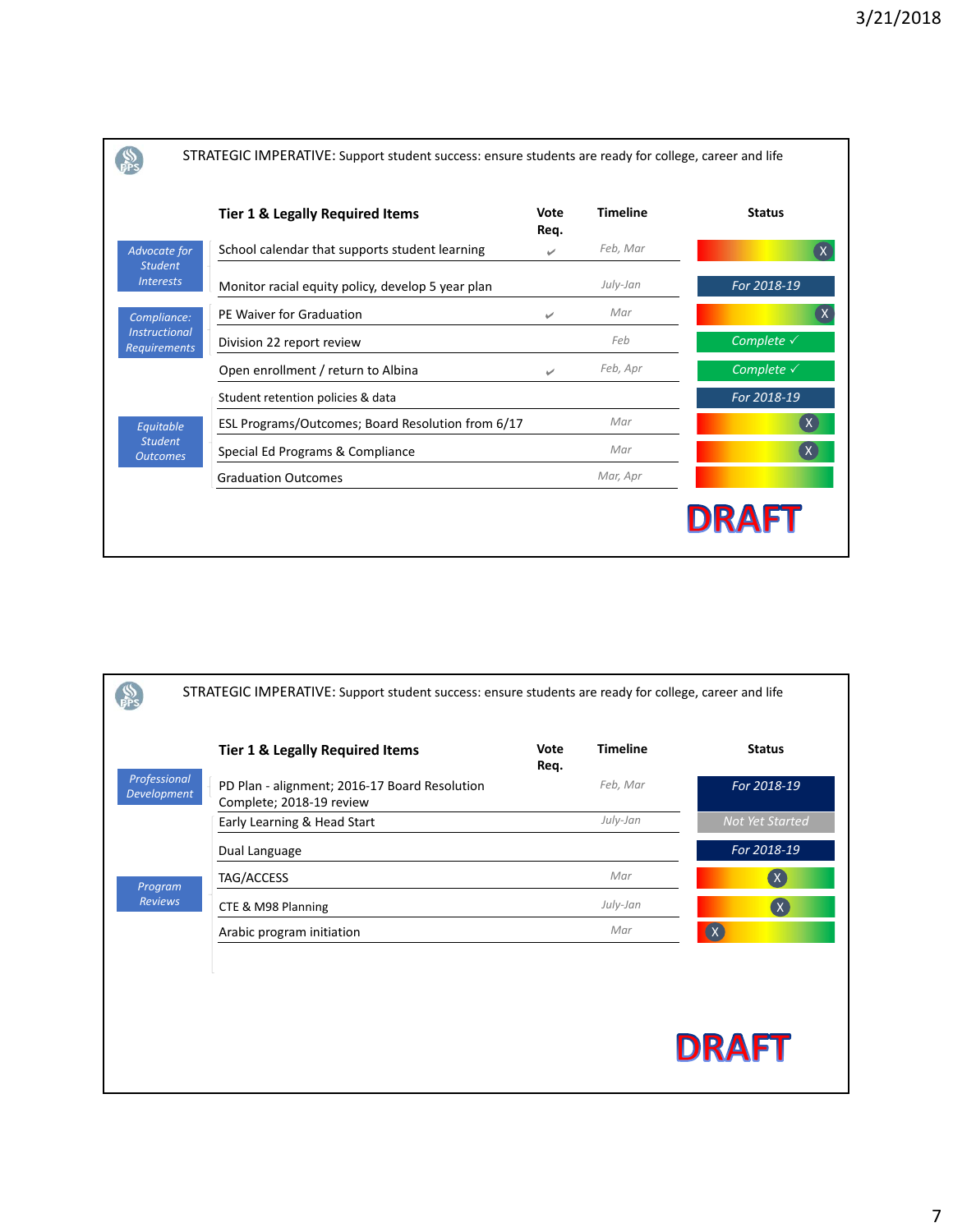|                                                            | STRATEGIC IMPERATIVE: Charter School Oversight                                                                                                                                    |                              |                        |               |
|------------------------------------------------------------|-----------------------------------------------------------------------------------------------------------------------------------------------------------------------------------|------------------------------|------------------------|---------------|
| Monitor &<br>Authorize<br><b>Charter</b><br><b>Schools</b> | <b>Tier 1 &amp; Legally Required Items</b><br>Charter School Authorizations (Emerson, Portland<br>Village School, Opal School, Portland Arthur Academy,<br>LeMond Charter School) | Vote<br>Rea.<br>$\checkmark$ | <b>Timeline</b><br>Mar | <b>Status</b> |
|                                                            |                                                                                                                                                                                   |                              |                        | <b>DRAFT</b>  |

|                               | STRATEGIC IMPERATIVE: Healthy, Safe, Modern & Accessible Schools                                          |              |                    |                            |
|-------------------------------|-----------------------------------------------------------------------------------------------------------|--------------|--------------------|----------------------------|
|                               | <b>Tier 1 &amp; Legally Required Items</b>                                                                | Vote<br>Req. | <b>Timeline</b>    | <b>Status</b>              |
|                               | Lead: school fixtures replaced & tested                                                                   | $\checkmark$ | July-June          | $\mathsf{X}$               |
| Healthy, Safe<br>& Accessible | Long Range HSA plan                                                                                       | $\checkmark$ | Dec; not delivered | $\left( \chi \right)$      |
| <b>Schools</b>                | <b>Tubman Environmental Actions</b>                                                                       | $\checkmark$ | July-Jan           | $\mathsf{X}$               |
|                               | <b>ADA Transition Plan</b>                                                                                | ✓            | Feb                | $\left( \mathbf{X}\right)$ |
|                               | Support for the opening and operations of 3 new or<br>modernized facilities: Faubion, Roosevelt, Franklin |              | Year long          |                            |
|                               |                                                                                                           |              |                    |                            |
|                               |                                                                                                           |              |                    |                            |
|                               |                                                                                                           |              |                    |                            |
|                               |                                                                                                           |              |                    | <b>DRAFT</b>               |
|                               |                                                                                                           |              |                    |                            |
|                               |                                                                                                           |              |                    |                            |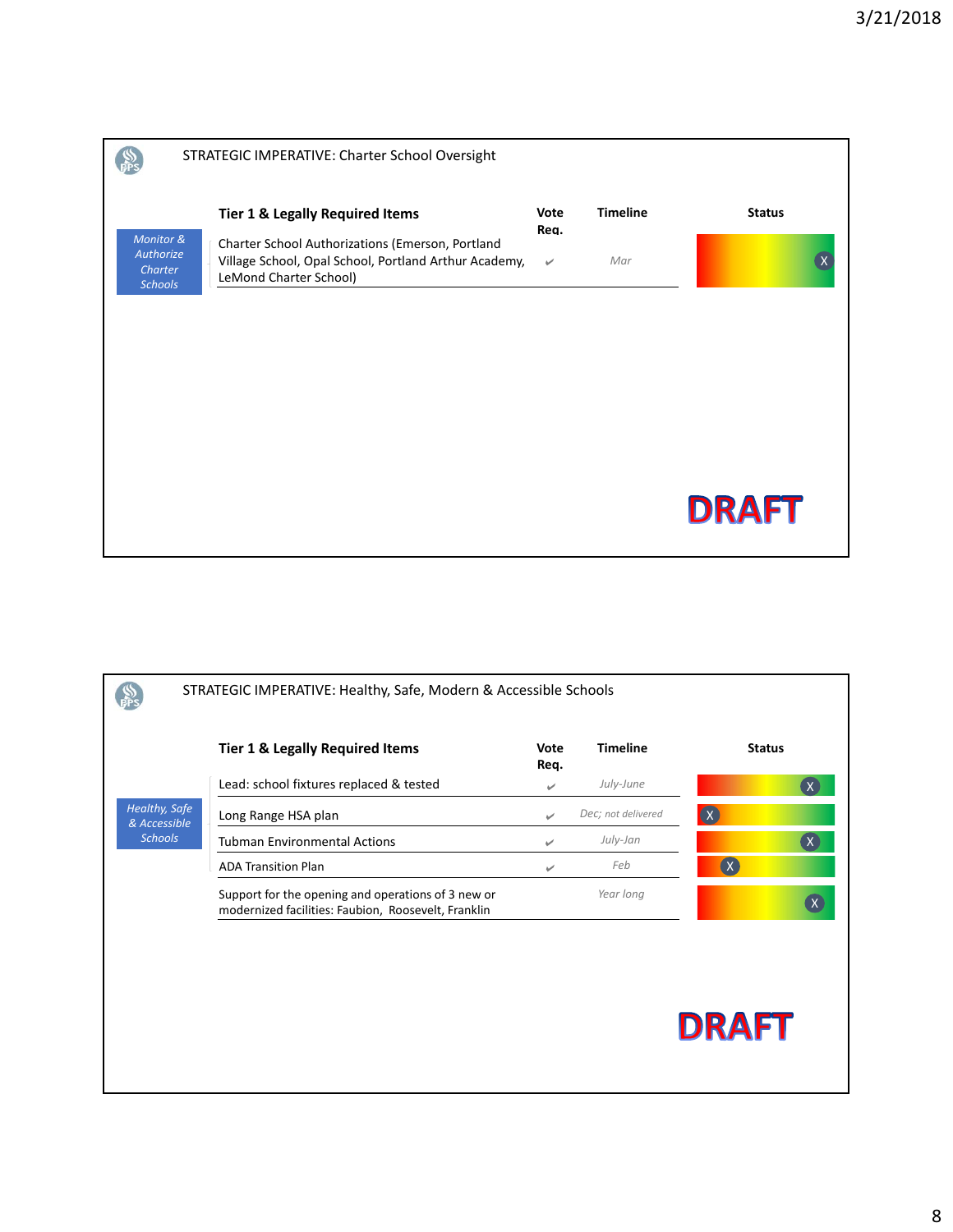|                             | <b>Tier 1 &amp; Legally Required Items</b>              | Vote<br>Req. | <b>Timeline</b> | <b>Status</b>             |
|-----------------------------|---------------------------------------------------------|--------------|-----------------|---------------------------|
|                             | <b>Bond Quarterly Update</b>                            |              | Mar, Apr        |                           |
|                             | Capital improvement permitting w/ governmental entities |              | Feb, July       |                           |
|                             | Roosevelt CTE space                                     | ✓            | Feb             | $\alpha$                  |
| Modernize<br><b>Schools</b> | Grant, Lincoln, Kellogg, Benson, Madison Modernization  | ے            | Mar, July       |                           |
|                             | Ed Spec Review, ADA universal design integration        | ✓            | ?               | $\left( \chi \right)$     |
|                             | All bond HSA improvements                               | ✓            | July-Jan        | $\overline{(\mathsf{x})}$ |
|                             | Long range comprehensive master plan                    | ৶            | Mar, July       | Not yet started           |

 $\frac{SS}{PPS}$ STRATEGIC FOUNDATION: Strengthen School & Community Relationships• Employee Groups • Portland PTA • Citizens Budget Review Committee • NGO and CBOs serving PPS students (comprehensive list) • Super SAC/Student leadership groups • State/local elected officials • Portland businesses • District parent advisory groups • Inventory of City, County, MESD and other intergovernmental partnerships • Oregon School Board Association/MESD • Council of Great City Schools • Site Councils • Head Start • PCC, PSU, OSU, UO, and OHSU **DRAFT**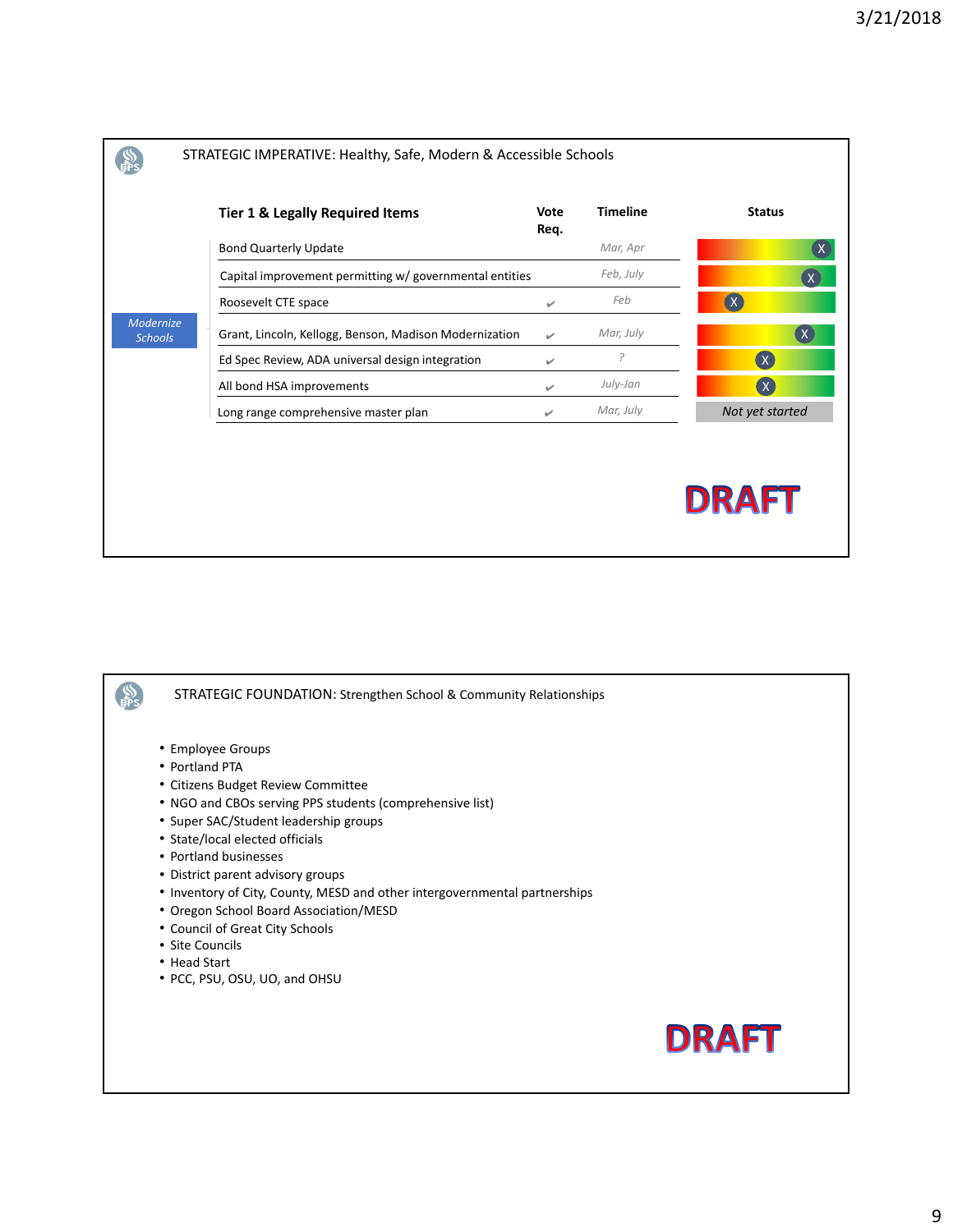## Appendix

 $\frac{1}{\frac{1}{11}}$ 

| Tier 2 & 3 Items                                                                                                                                         | <b>Timeline</b>   |
|----------------------------------------------------------------------------------------------------------------------------------------------------------|-------------------|
| Support for professional development activities; year 1 onboarding activities                                                                            | Ongoing           |
| Expense oversight protocols set for Superintendent                                                                                                       | Complete v        |
| STRATEGIC IMPERATIVE: School Board Leadership: Student focused, accountable, transparent,<br>effective and professional operations                       |                   |
| School naming policy change/FHS complaint response                                                                                                       | Feb               |
| Comprehensive Review of School and Facility Names                                                                                                        | For 2018-19       |
| Track recommendations emerging from ODE task forces & work groups, participate in state pilots/sharing of best<br>practice, monitor federal developments | For 2018-19       |
| Board Policy on Endorsement of Political Measures                                                                                                        | For 2018-19       |
| Board office operating budget management; supports high performing board                                                                                 | Mar, May          |
| Plan for annual review of Board Policy Chapters                                                                                                          | For 2018-19       |
| Panasonic Foundation -- Board operational effectiveness, middle school planning, etc.                                                                    | May               |
| Committees organized; Committee work plan development                                                                                                    | July-Jan, ongoing |
| Monitor PPS implementation of new legislative mandates                                                                                                   | For 2018-19       |
| Student discipline appeal AD review, updated                                                                                                             | For 2018-19       |
| Build internal performance audit plan; 2 audits a year                                                                                                   | For 2018-19       |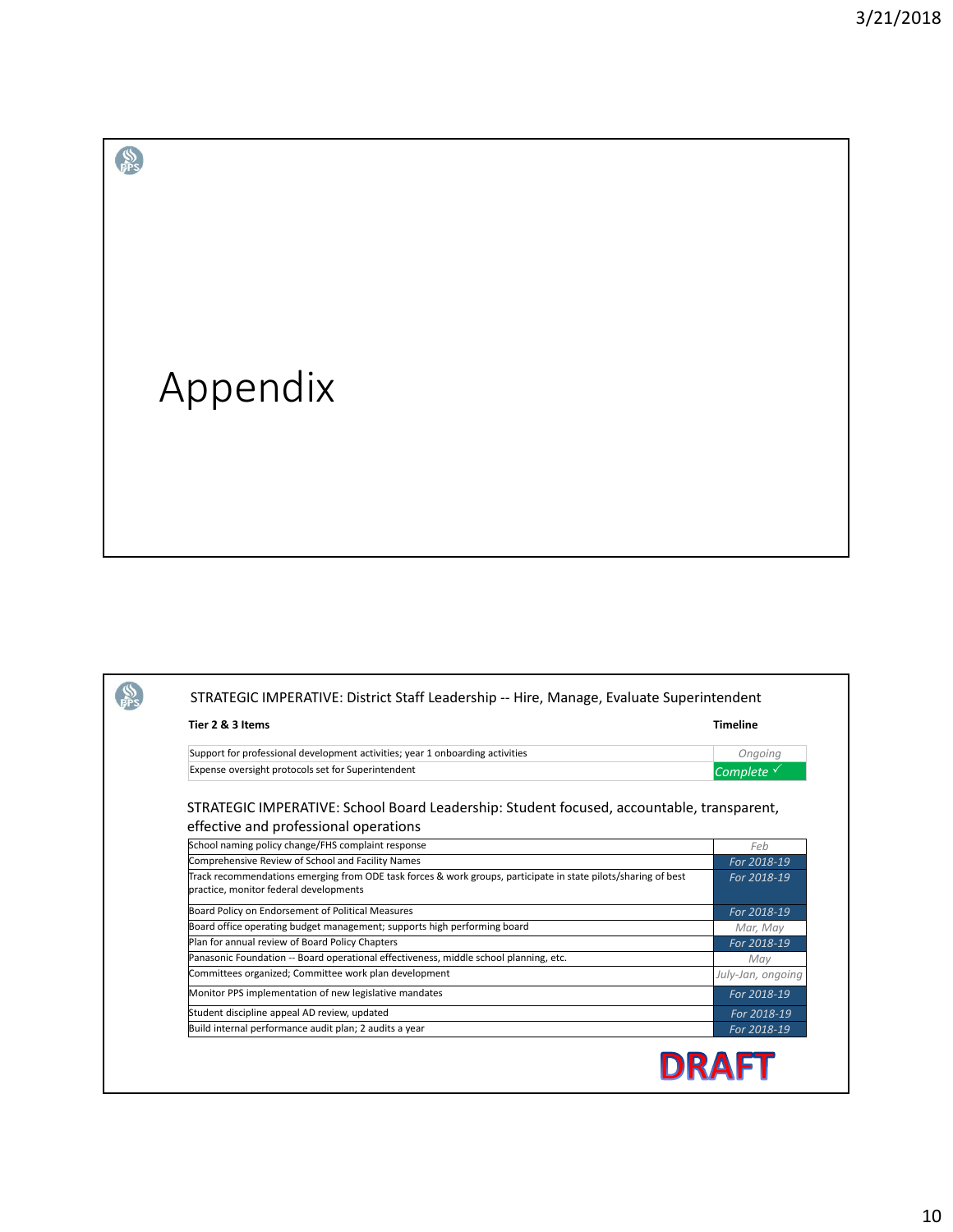| Tier 2 & 3 Items                                                                                                                 | <b>Timeline</b> |
|----------------------------------------------------------------------------------------------------------------------------------|-----------------|
| Build internal performance audit plan; 2 audits a year                                                                           | Apr             |
| Medicaid                                                                                                                         | Apr, May        |
|                                                                                                                                  | Apr             |
| PERS Update & Planning<br>STRATEGIC IMPERATIVE: Support PPS workforce talent planning, compensation, supports and accountability |                 |
|                                                                                                                                  | Mar             |
|                                                                                                                                  | July-Jan        |
| Teacher pipeline programs<br>Employment investigation<br>Health & Welfare Trust                                                  | July-Jan, Mar   |

| <b>STRATEGIC IMPERATIVE: Operational Excellence</b>    |                 |  |
|--------------------------------------------------------|-----------------|--|
| Tier 2 & 3 Items                                       | <b>Timeline</b> |  |
| Nutrition services plan                                | Feb, Mar, May   |  |
| <b>Facilities and Maintenance Standards</b>            | Mar, May        |  |
| Transportation - transit contract                      | Feb, Mar, Apr   |  |
| Capital planning and rental agreements, including CUBs | For 2018-19     |  |
| Maintenance Planning and Budgetary support             | For 2018-19     |  |
|                                                        |                 |  |
|                                                        | <b>DRAFT</b>    |  |